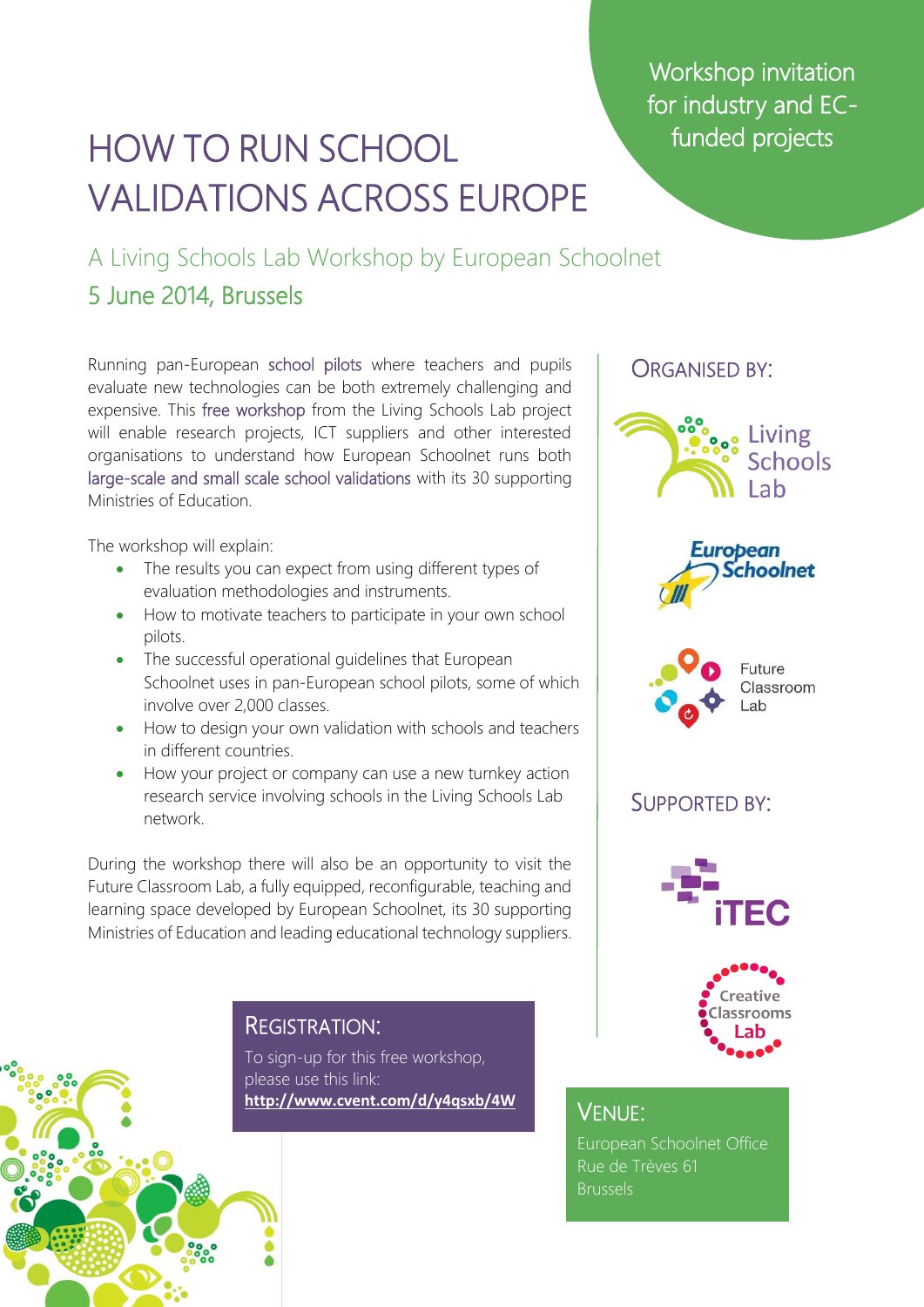# Agenda 5 June 2014



| $9:30 - 10:00$                                    | Arrival and coffee                                                                                                                                                                                                                                                                               |
|---------------------------------------------------|--------------------------------------------------------------------------------------------------------------------------------------------------------------------------------------------------------------------------------------------------------------------------------------------------|
| $\overline{10:00}$ - 10:20                        | Introduction and welcome to European Schoolnet and the Living Schools Lab Project<br>Jim Ayre, Senior Adviser and Dorothy Cassells, LSL Project Manager, European Schoolnet                                                                                                                      |
| $10:20 - 11:00$                                   | Methodologies and instruments for validating ICT use in schools<br>Anja Balanskat and Patricia Wastiau, Knowledge Building Team, European Schoolnet                                                                                                                                              |
| $11:00 - 11:30$<br>At the Future<br>Classroom Lab | The LSL Schools: motivating and rewarding teachers in action research pilots<br>Insights from the LSL Observation Visits<br>Diana Bannister, University of Wolverhampton<br>What motivates teachers in action research projects?<br>$\bullet$<br>Jim Ayre and Benjamin Hertz, European Schoolnet |
| $11:30 - 11:45$                                   | Coffee break                                                                                                                                                                                                                                                                                     |
| $11:45 - 12:15$                                   | Operational guidelines for running school pilots across Europe: insights from European<br>Schoolnet projects<br>Alexa Joyce and Ioanna Leontaraki, European Schoolnet                                                                                                                            |
| $12:15 - 12:45$                                   | Tour of the Future Classroom Lab (http://fcl.eun.org/)                                                                                                                                                                                                                                           |
| $12:45 - 13:30$                                   | Lunch                                                                                                                                                                                                                                                                                            |
| $13:30 - 14:30$                                   | Workshop session in groups: developing your own action research validation pilot                                                                                                                                                                                                                 |
| $14:30 - 15:00$                                   | Feedback from workshop sessions and discussion                                                                                                                                                                                                                                                   |
| $15:00 - 15:15$                                   | Coffee break                                                                                                                                                                                                                                                                                     |
| $15:15 - 15:30$                                   | Introduction to the LSL Validation Service                                                                                                                                                                                                                                                       |
| $15:30 - 16:15$                                   | Discussion on what participants need from the LSL network of schools and a pan-<br>European validation service. Closing the workshop                                                                                                                                                             |

#### *Teachers at the Future Classroom Lab, Brussels*



The Living Schools Lab project is co-funded by the European Commission's FP7 programme. This document and the event reflect the views only of the author, and the Commission cannot be held responsible for any use which may be made of the information contained therein.